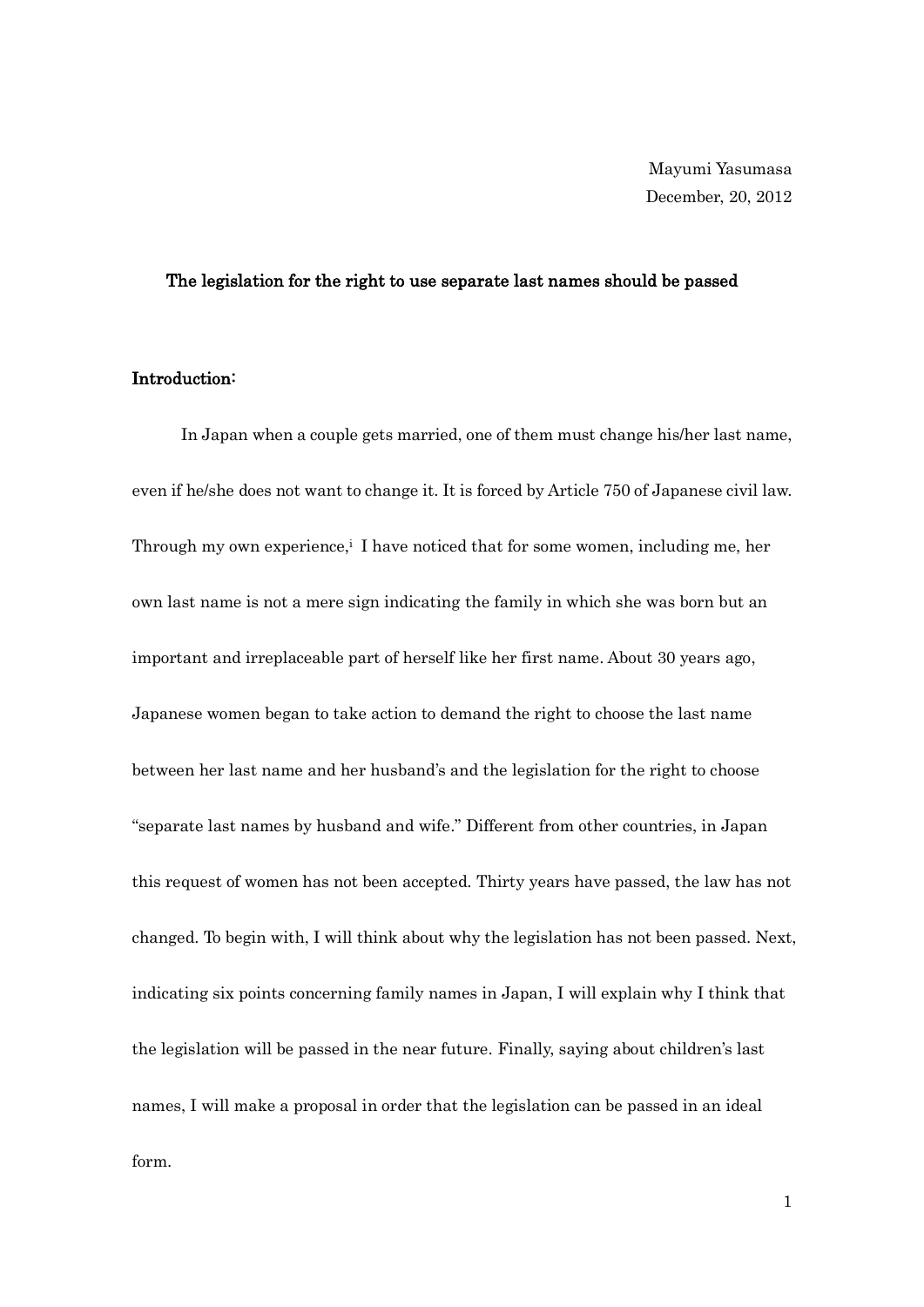About thirty years ago an increasing number of Japanese women wanted to keep their last names. There were three typical reasons. First, it was inconvenient to change their last names at work. Those days many women had begun to work and were called by their last names, so the change of the last name caused confusions in many cases. Second, it was regrettable for only daughters and their parents to see their last names disappear after the marriage, for in almost all cases at the time of marriage the person who changes the last name is not the husband but the wife. Third, some women loved their last names so much that they did not want to change them. They wondered why they could not keep their last names like men. If a couple chooses the wife's last name for their family, she can keep her last name, but this is a very rare case. A woman who does not want to change her last name may not want her husband to change his, either, because she imagines that he loves his last name as much as she loves hers. For these women, unfortunately there were only two ways to keep their last names: not to get married officially or to use their last names as their by-names. Some of them stood up and took action opposing the Japanese civil law to get the right to keep their last names officially. This movement has been spread rapidly with the name "the right to choose the use of separate last names by husband and wife." If it is legislated, a couple will be able to choose between one of their last names or use separate last names. It seemed the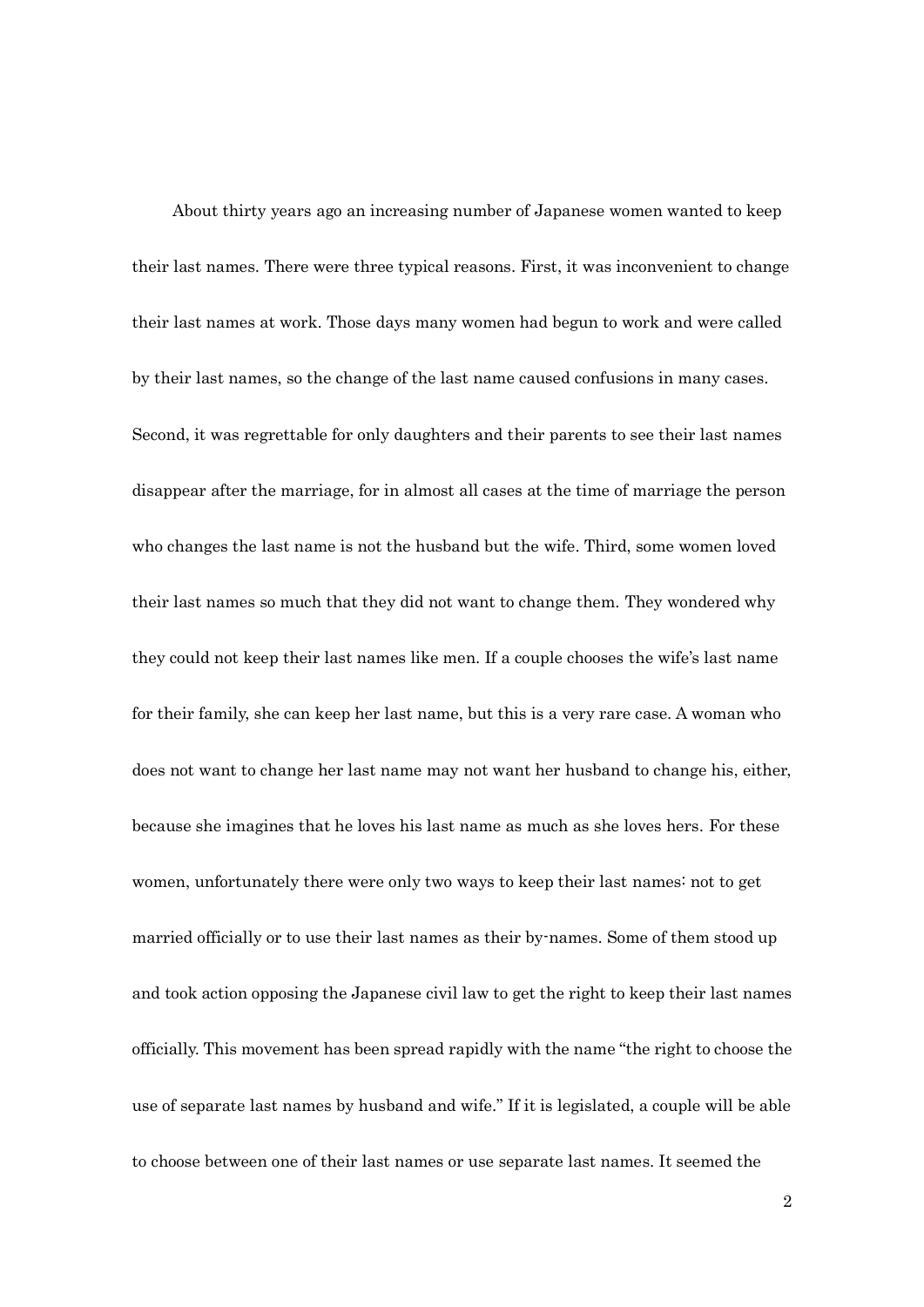legislation would be passed in the near future. However it was not easy. Thirty years have already passed. The Japanese civil law concerning last names has not changed yet.ii

 In many developed countries in the 1970s and 1980s, similar movements occurred. Unlike in Japan, in many cases women have succeeded in having the right to keep their last names if they want. Their request has been considered to be natural and reasonable.<sup>iii</sup> In Germany, which was similar to Japan because of strong patriarchic values, it took a long time for women to get the same right as men concerning the usage of their last names. However, in 1993, it was at last legislated. As a leading country of the EU, judging from the fact that other European countries had already approved this women's right, the German government seemed to be obliged to change the civil law. Now, in the international world, at least among developed countries, Japan is the exception. She continues to force married couples to use the same last name by law.

In Japan, why is it difficult to pass the legislation for the right to use separate last names by husband and wife? How do Japanese people think about this problem? According to the opinion polls conducted by Japanese newspapers in 2009, public opinion was split in the middle on the legislation.iv The supporters said that the law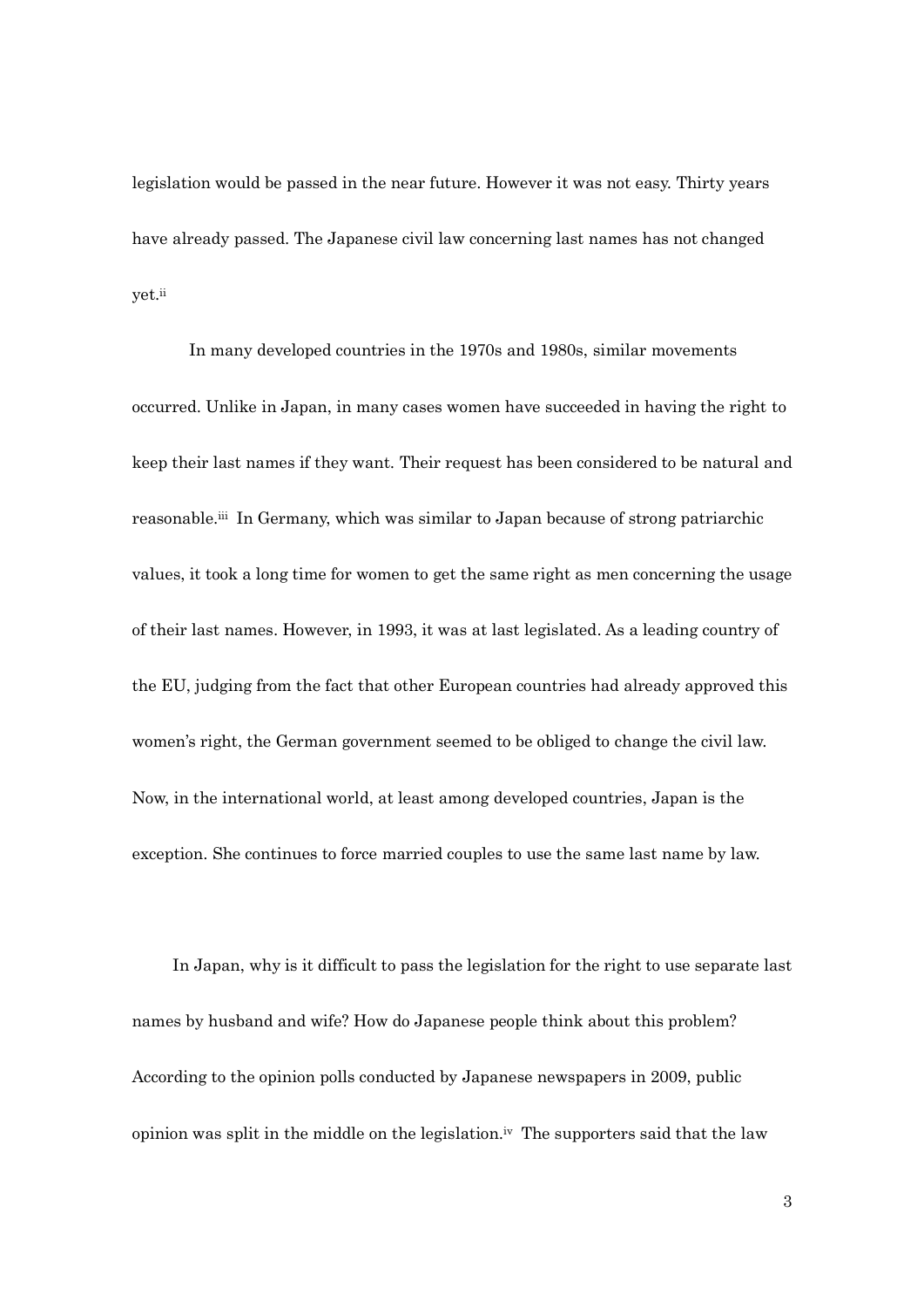should be changed in order to give the women the same right as the men. The opponents said that Japanese families' custom should be kept and that admitting different last names in a family would lead to the breakdown of the family unit and to the collapse of the beautiful and traditional family customs in Japan. They insisted that because the supporters were only about half the people, it was not necessary to change the law. In addition, all Japanese women do not necessarily have the same opinion about last names. Even now many Japanese women are satisfied with Japanese family customs. They happily change their last names to their beloved husbands'. Some of them have not thought about the right to choose the last names nor to have separate last names. Though about half the Japanese women agree with the legislation, there are also women who oppose it strongly.

According to the report by the Ministry of Health, Labor and Welfare, in Japan 96.2% of the newly married couples in 2008 chose the husband's last name as their family name.<sup>v</sup> Legally speaking, they may choose the wife's. However, in reality it is difficult. First of all, Japan keeps customs that is deeply based on strong patriarchy even today. It can be said that Japanese society has consisted of each family where a man is the head of a family. Almost all Japanese husbands do not want to change their last names. Many men may think that to change the family name is to become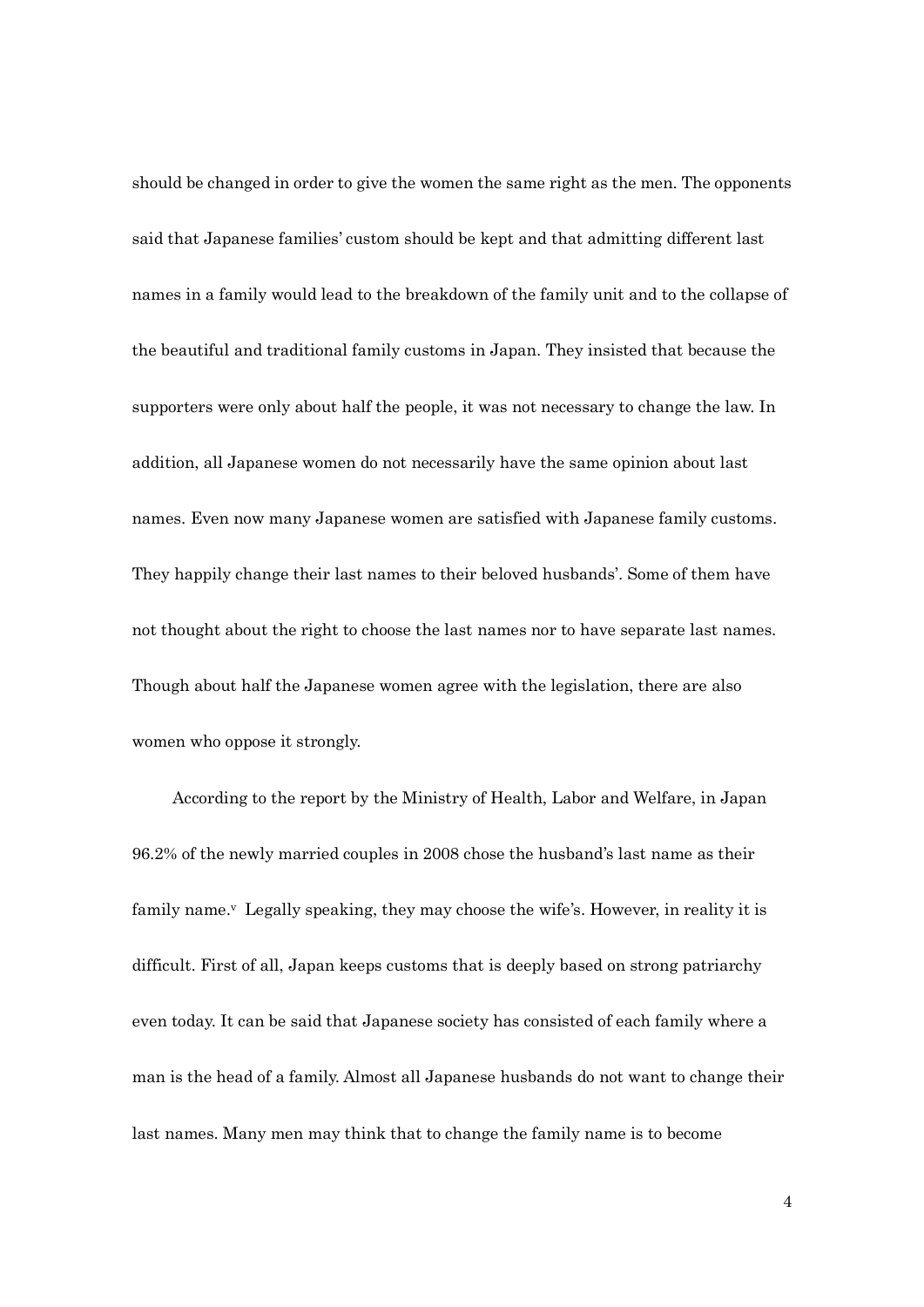subordinate to the wife and this is too humiliating for them to bear. They want to be the head of a family. Until now Japanese customs have allowed them to think so and it can be said that they have been trained by customs to think so, too.<sup>yi</sup> Because of this tradition deeply ingrained in society, it takes a long time in Japan to pass the legislation of the right to use separate last names by husband and wife.

 In spite of difficulties, Japanese civil law should be changed. I will explain indicating six points regarding last names in Japan. First, as I said, Japan is a conservative country, in which strong patriarchy is spread. In Japanese customs of families, the head of family has been important. In almost all the families, the head of family is a man rather than a woman. It is obviously a kind of sexual discrimination. From the viewpoint of equal rights for men and women, this situation should be seriously considered. The legislation for the right to use separate last names may solve the problem. A couple that will choose separate last names will be released from an oppressive framework: who controls whom. Second, in Japan there exists "a family register," an official document, in which a newly married couple is registered. All the members of the family, the husband, the wife and their children, are registered and at the beginning the name of "the head of the register" is recorded, which is the husband's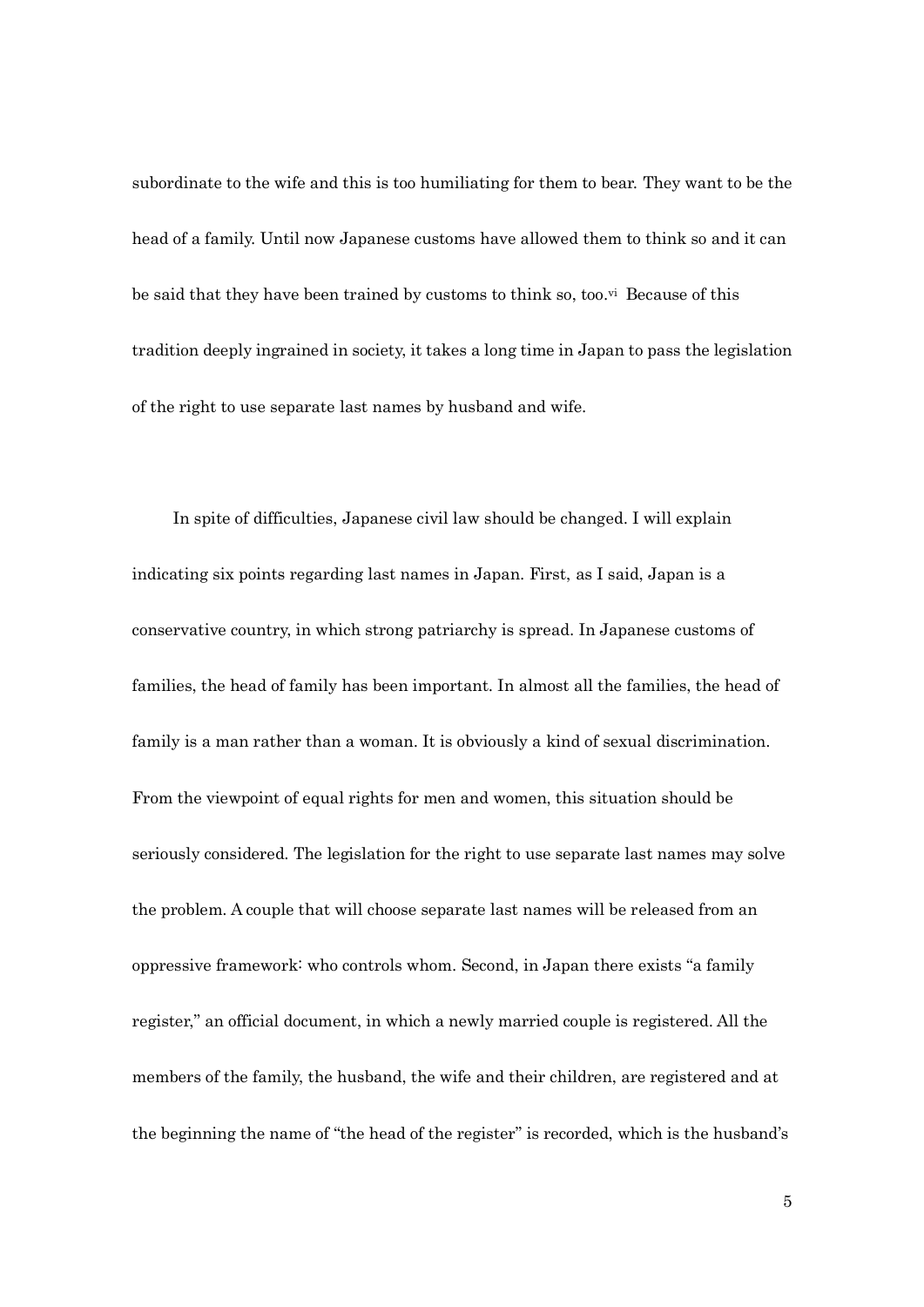name in almost all the cases. All the members are written with the same last name. The head of register is generally regarded as "the head of the family" and Japanese men want to be the head. Some people ask what will happen to Japanese "precious" family registers if the separate last names are approved. In that case they will only have to write different last names in a family register. Or everyone will have his/her own personal register like in many countries. In the first place, which is more precious, one's human rights or one's traditional official document? Third, there exists "the right of personality." In 1988 the Japanese superior court of justice stated in a judgment that the first name and the last name are a part of the personality and that they are deeply connected with the right of personality. If this right is accepted legally, is it not a human-rights abuse to force anyone to change one's last name against one's will? The legislation of separate family names has a legal basis. Fourth, the use of one's own last name as by-name is now widely spread. These days many public offices, schools, hospitals and companies permit married women to use their own last names as by-name. Nevertheless, the official use of it is not accepted by law. Fifth, if a foreign woman wants to get married with a Japanese man, now, she has the right to choose between her last name and her husband's. Before, she was forced to use her last name and not permitted to use her husband's family name nor enter his family register. As a matter of fact, it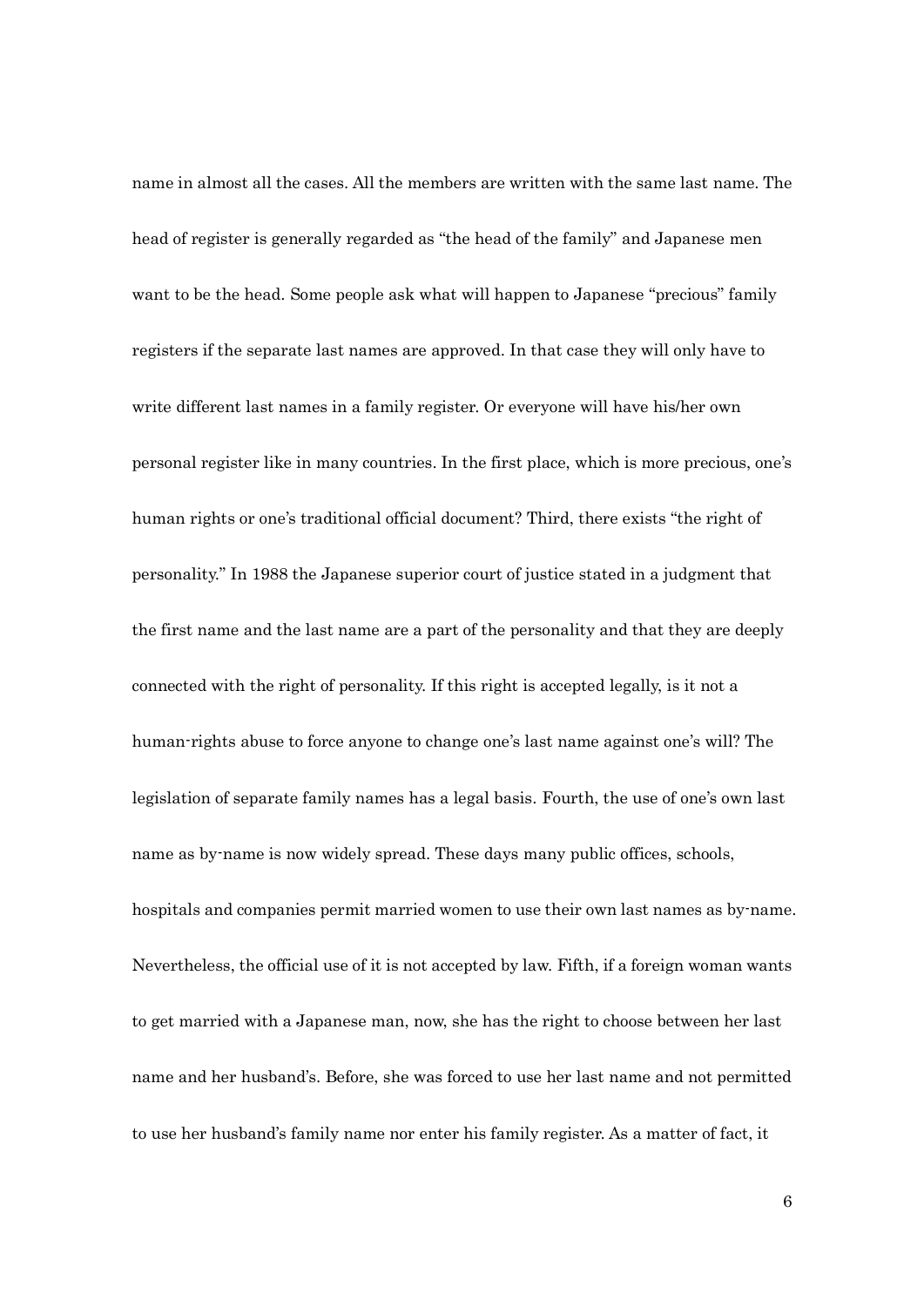was a kind of discrimination between Japanese and foreigners. At any rate the foreign women's request has been permitted to have the right to use their Japanese husbands' last names. Now, they can choose their husbands' last names or keep their own last names. On the contrary, Japanese women's request to have the right to choose the last names has not been permitted. Is it not strange that Japanese women have not been admitted the same right as foreign women? Sixth, now when a Japanese woman divorces, she can choose between her own last name which she had used by the marriage and her husband's which she has used since the marriage. Conversely, at the time of marriage the same right is not permitted. Why?

Knowing all these facts about last names in Japan, do people still insist that the Japanese civil law is right and that it should not be changed? Many foreign countries do not understand Japanese Government's stubbornness concerning family names. In 2009 the UN stated that Japanese civil law which forced people to change their last names against their will was a kind of human-rights abuse and advised the government of Japan to change it in two years.<sup>vii</sup> Two years have passed. The law is still the same as ever.

I want to say here about last names of children who are born in a family with separate last names. When we think about the legislation for the right to choose

7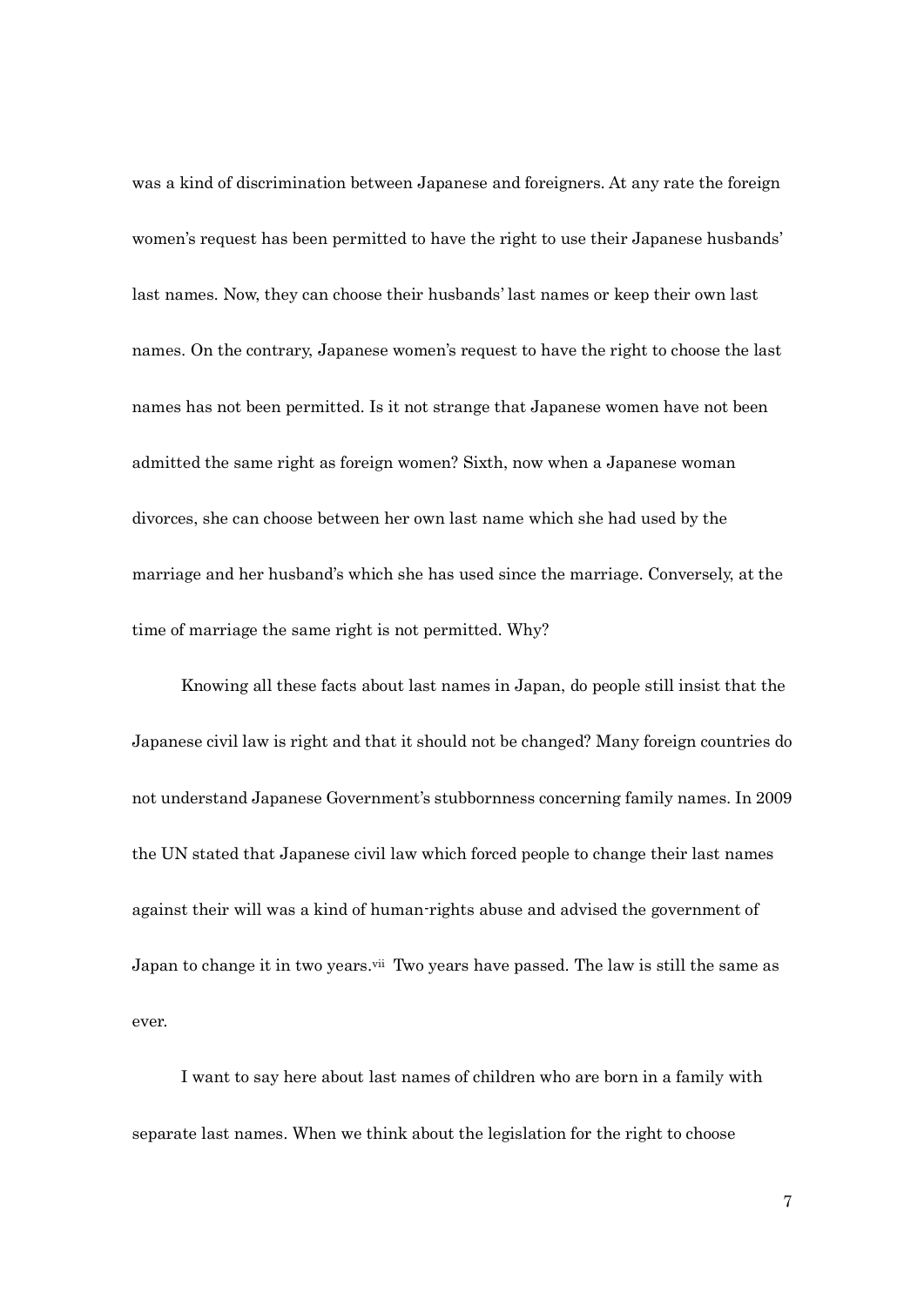separate last names, we must think also about children's last names. In the bill introduced in 2009, it was written that when a couple gets married, they choose their last names and the last name to give to every child in the future.<sup>viii</sup> At first, almost all the leaders of supporters for the legislation had insisted that a child's last name should be chosen when he/she is born and that every child in a family does not need the same last name. For many supporters, their last names are not their mere "family" names, but their "personal" names connected with their personality and identity. This is the base of their opinion. Because children's last names are also the personal names of the children, they should be chosen freely and personally from their fathers' last names or their mothers' last names. In addition, some supporters may want to give their beloved last names to at least one of their children if possible. In the beginning, their opinion, that last names are not family names but personal names, was logical and very clear. Nevertheless, in 1996 the leaders were persuaded by some people who insisted strongly that it would be impossible to make their opinion understood and that the legislation would not be passed. After hesitating, they gave in and compromised in order to have the legislation be easily passed. It is certain that in the Liberal-Democratic Party, the political power in those days, there were many opponents against the legislation who insisted that having different family names among children in a family would cause the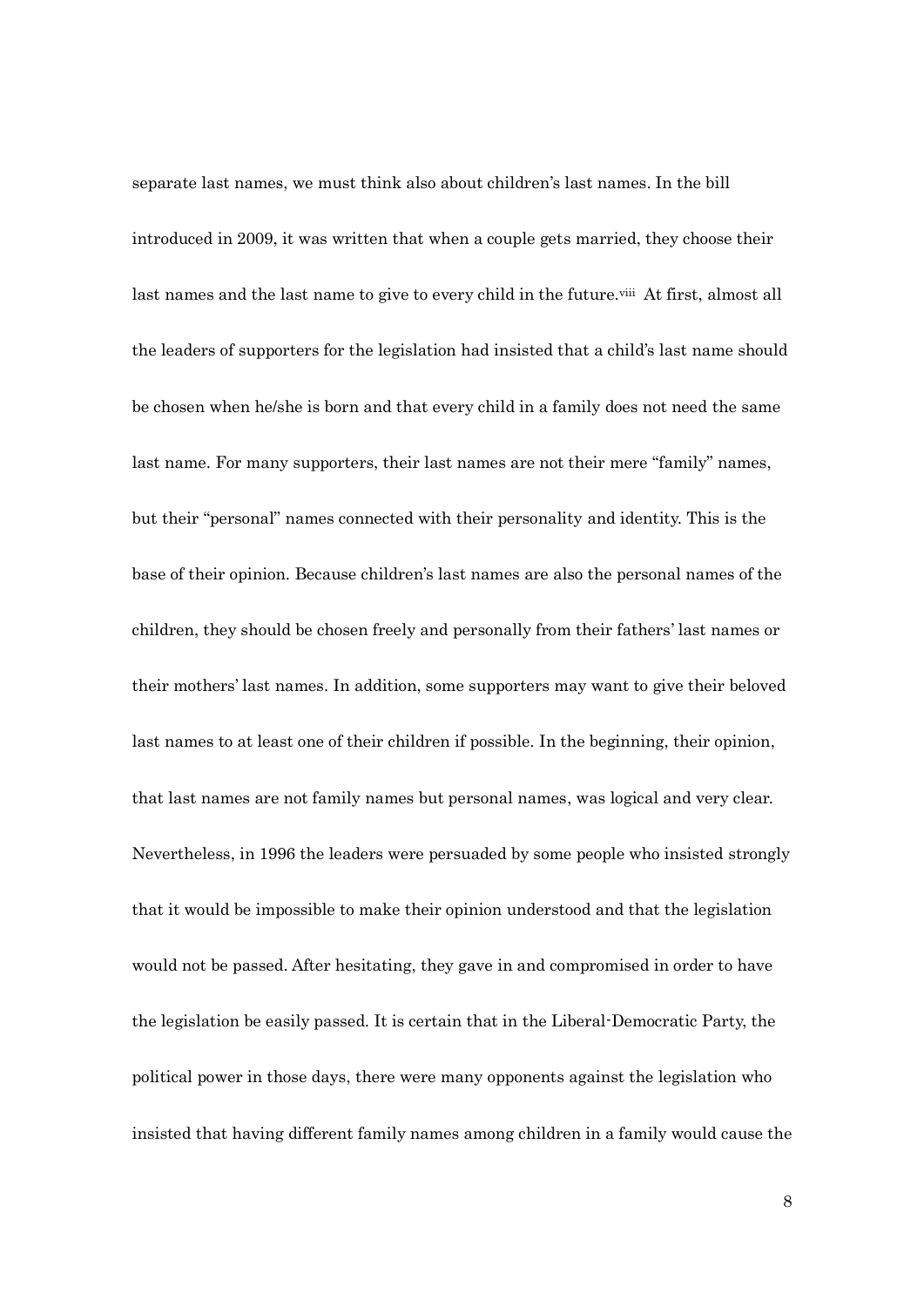children to be bullied and make them unhappy.ix Did they have any substantial evidence to make these claims? Would different last names among the siblings make them really unhappy? If it were right, it would not make sense for so many countries to permit that.<sup>x</sup>

What happened, as the result of the fact that the leaders of supporters for the legislation for the right to use separate last names gave in and decided to request nothing regarding children's last names? Has the legislation been passed? As we know, the civil law has not been changed yet. What is worse, the opinion of the supporters has begun to be complicated to understand. Some opponents say that the supporters are egoists, they think only about themselves and they are not interested in their families nor their children at all.<sup>xi</sup> It may not be strange that the opponents misunderstand the supporters. It might be the most serious mistake for the leaders of supporters for the legislation to have given in about children's last names in 1996.xii This compromise was a kind of contradiction. Those who think that last names are not family names leave children's last names in Japanese family customs! If the legislation is passed, the children's last names will be chosen in many cases from their fathers rather than their mothers. In 2009, many supporters could not believe the content of the bill. They wondered why the leaders had changed their opinion.xiii Some supporters were so

9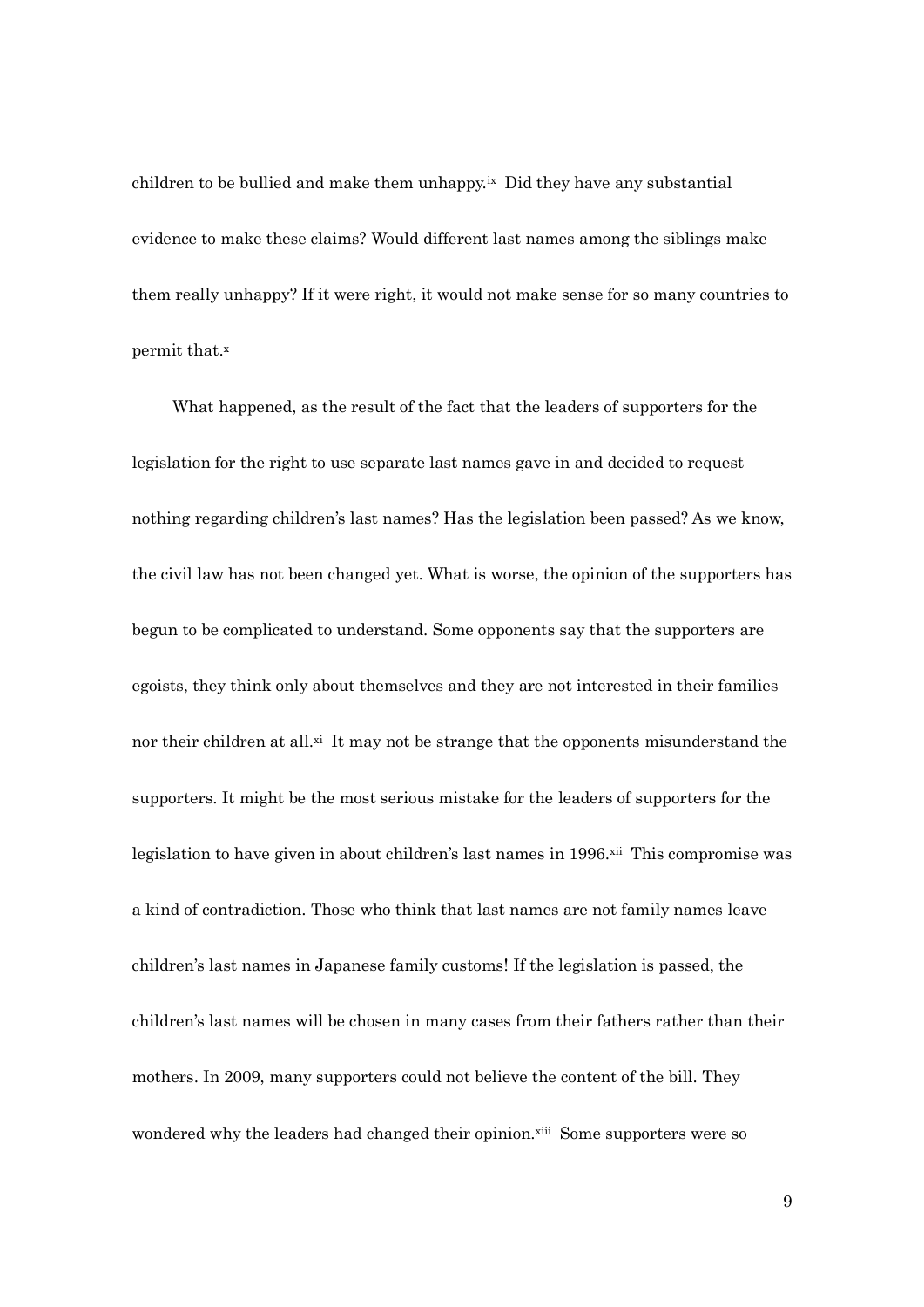disappointed that they may have stopped supporting the leaders. The leaders of the supporters should return to their base and insist their opinion in a dignified manner.

 Sooner or later, the legislation for the right of separate family names may be passed. However, it will be the best to make it passed in their ideal form. Certainly including children's last names it may take a longer time to make the legislation passed. Is there any better way than the legislation in a deficient form? Recently more and more people are persuaded that it is wrong to discriminate children accordingly born in a legal marriage or in a de facto marriage. There is now a big financial difference between these two marriages. In the near future, however, the difference may disappear. If the day comes, in de facto marriages the choice of separate last names will be realized including children's last names. There are some couples that do not get married officially so as to give different last names to their children. For them it may not be a big problem that de facto marriages are not legal marriages strictly speaking. In addition, the opponents may admit separate family names in de facto marriages even including children's last names because they are not legal marriages, which can be preserved for "ordinal families," that respect Japanese family customs. This could be a way to think about.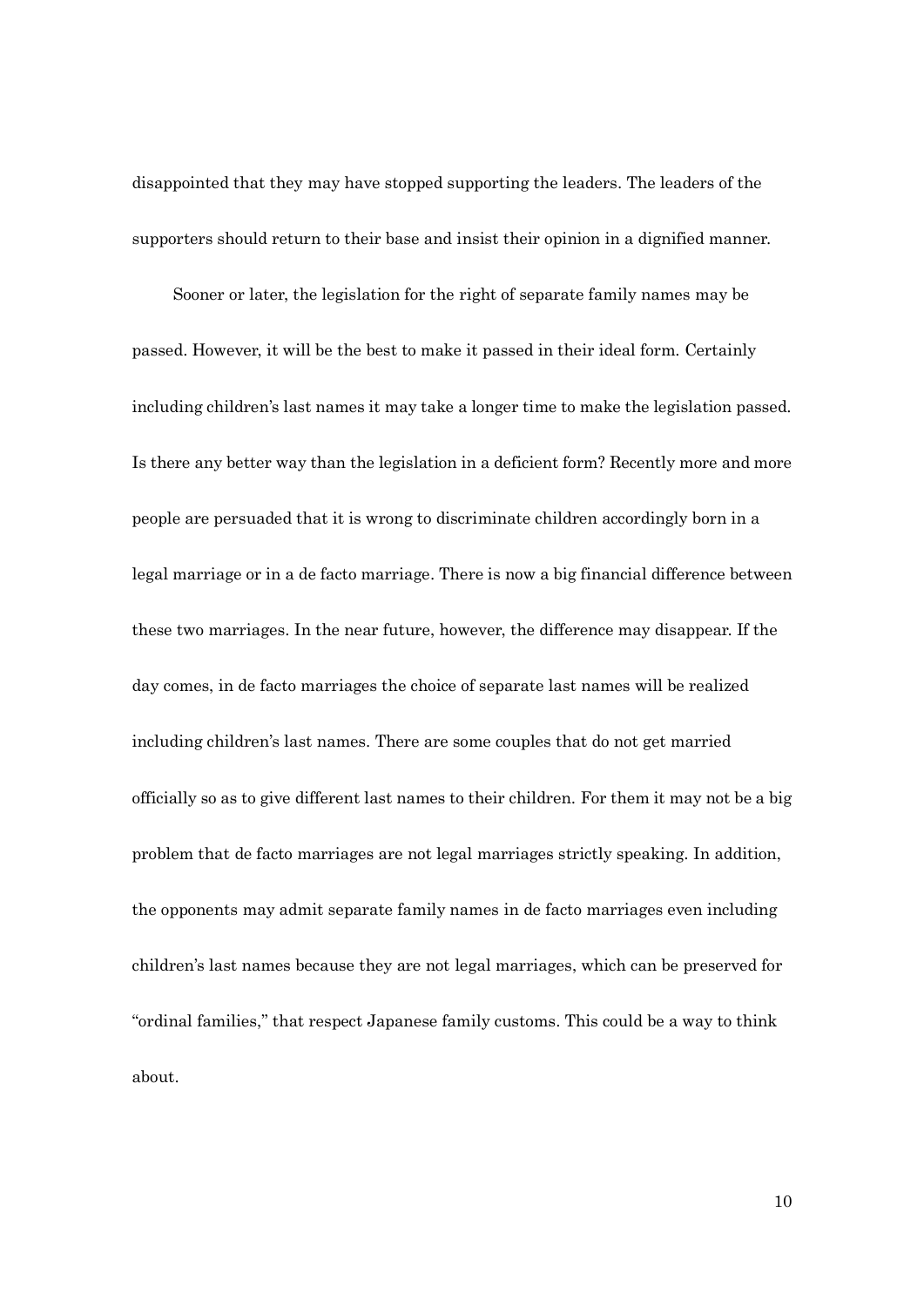# Conclusion:

 $\overline{a}$ 

As we know now, in Japan there are many factors that raise barriers against the legislation for the right to choose "separate last names by husband and wife." They are deeply connected with Japanese society characterized by sexual discrimination, the domination of men over women and the tendency of uniformity. Nevertheless, I want to believe that more and more Japanese people will notice the problems about Japanese civil law and think that it should be changed even if the supporters have only attained the majority. In addition, the United Nation has begun to intervene in this Japanese problem, saying that it is a human-rights abuse to oblige people to abandon their beloved last names against their will. Like Germany, which had to change the law recognizing her own international position, Japan may decide to change the family law as one of the leading countries in the world. I hope that the day will come soon and if possible the legislation will be passed in an ideal form.

<sup>&</sup>lt;sup>i</sup> About 25 years ago, I was engaged. My fiance and I had decided the date of our wedding. He was a little conservative. I was somewhat afraid because I would have to live in his hometown near to his mother. His last name was Miki. After the wedding, I would have to change my last name and be Miki Mayumi. I felt sad. For, I loved my last name, Yasumasa. I had always been Yasumasa Mayumi. Almost everyone had called me Yasumasa-san or more directly Yasumasa instead of Mayumi. In Japan it is not unusual to call a person by his/her last name. I would miss my lost last name. I had nothing to do about that. It did not occur to me to go against customs. One day, all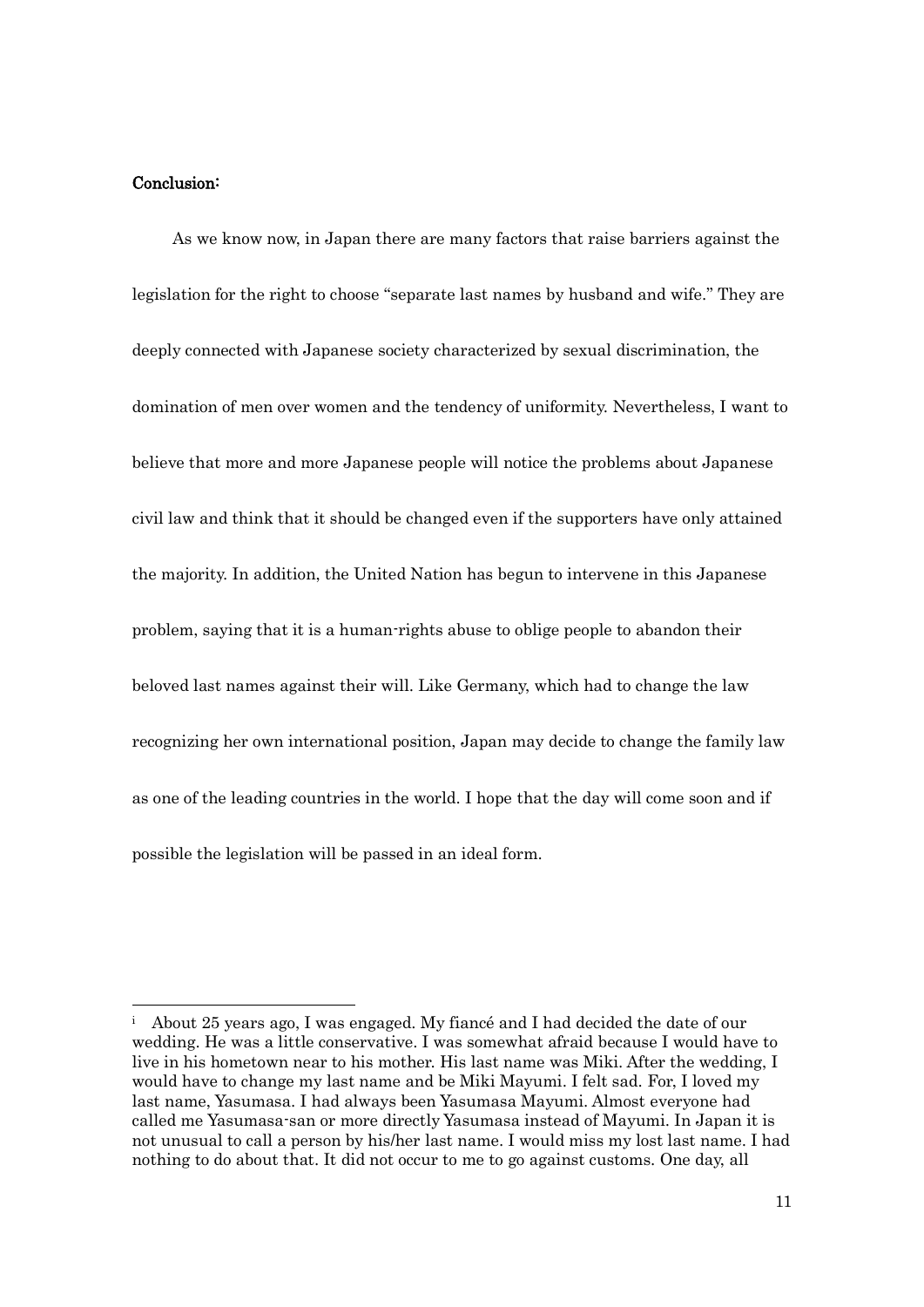of a sudden, Mr. Miki asked me to change my first name and told me that as I knew, his sister was Mayumi too and that his mother wanted me to change my first name in order to avoid confusion. He said,"Whatever name is O.K. For example, Miyuki, Sayuri, and so on, except Mayumi. It's not important for you, is it? For, in the official paper you will be certainly Mayumi. Just commonly we will call you by your by-name, Miyuki, for example. You don't mind, do you? Such a terrible request made me doubt my ear. I got terrified as I had a feeling that my identity would be completely lost. I, Yasumasa Mayumi, would be Miki Miyuki! I could not accept it. I thought that we would not be able to live a happy life together. That is why I broke our engagement.

 $\overline{a}$ 

After that I started to think more about my first name and last name. I have noticed this; for me, my last name is not a mere sign to indicate the family which I was born in and I have belonged to, but an important and irreplaceable part of myself like my first name. One year after, I had another fiancé and we got married. Neither of us wanted to change our last names. Because one of us had to change the last name, I decided to change mine officially but continue to use it as my by-name. Though I did not want to change my last name, I did not want him to change his, either, knowing that his last name was precious and irreplaceable to him as my last name was to me. Happily my husband understood and respected me, so I could keep using my last name in daily lives, and after we had two sons he agreed that our second son would have my last name, instead of his.

ii In the1980s, especially in Tokyo and Nagoya, some groups including many lawyers mounted a campaign for a new civil law which would give Japanese wives the right to choose their last names between their husbands' and their own. The term "the use of separate last names by husband and wife" has spread rapidly. I was living far from these big cities and could not participate in the groups. However, from far away I expected that they would achieve our aim. But it was not easy. The public opinion has been completely divided. The opinion survey conducted by the Cabinet Office in 2006 says that 21.7% of men were for the using different family names between a couple and 39.1% were against it; 27.1% of women were for and 31.7% were against.[9. 民法改正を 考える会、2010:79] In 2009, Japanese political power changed. In the Democratic Party, the new Government one, there are many supporters of the legislation of the choice of family names. In addition, this legislation was one of the party's public platforms. All over Japan people watched the outcome of the matter, that is, whether the legislation of the right to use separate last names by husband and wife would be passed. Two ministers, Fukushima Mizuho and Chiba Keiko, especially did their best to change the civil law. They introduced a bill of the legislation. The supporters hoped that the law would be changed this time. Between October and December in 2009, each newspaper did opinion researches as to the legislation of choosing family names. The Asahi newspaper said that 48% of 2,052 electors, chosen at random, were for the legislation and 41% against. The Sankei shimbun said that 46.2% of 1,000 adults were for, 44.2% against. Other papers presented similar percentages as well. [9. 民法改正を考える会 2010:80] The Liberal- Democratic Party, the ex-political power, opposed strongly. Even in the Democratic Party, the opinion began to be divided. That is why the bill was not passed.

iii Now, for example, in the U. S. A., the U. K., and in Australia, married women can use their own last names. In these countries now it is free for everyone to use the name he/she likes. In northern and eastern European countries and in the Netherlands, women's requests were accepted from the viewpoint of equal rights for men and women.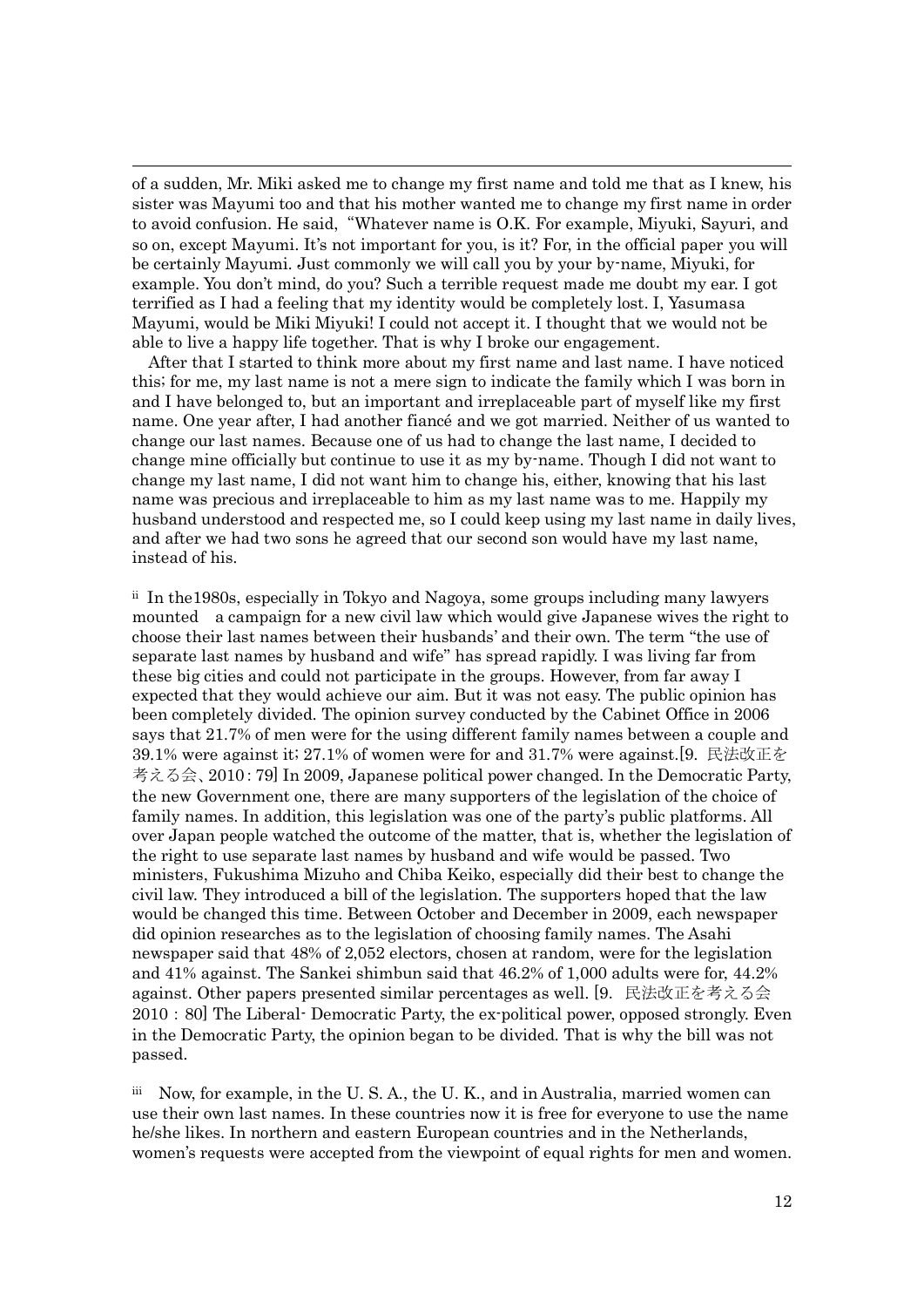In Korea and in China traditionally it is a principle for everyone to use his/her family name during a lifetime and nobody can change his/her name. It seems to be from the very strong patriarchy rather from individualism or the equality of the sexes. In these countries every child is given his/her father's family name. It is not known very much, however, that in China since 1950 women have been able to use their own last names officially, which was legislated by Article 11 of the law of marriage. In Quebec of Canada, in 1981 the new family-law determined the obligation for the husband and the wife of a married couple to use his and her own last names separately. Before, in Quebec a husband had continued to use his last name and a wife had had a right to change her last name into her husband's. Certainly she had been able to use her own last name. Nevertheless, from the viewpoint of the complete equality of men and women, the government decided to change the law. In France, where individualism has been spread, there is no regulation about last names. But before, a husband's last name had been used traditionally in many cases. Now, people have recognized that men and women have the same right about last names as about the other things. Both a husband and a wife can choose their last names. It is said that parents can even choose the last name of their child freely when he/she is born. In addition to this, in France since 1999 there has been a unique system of union of a couple, "the Pacs," that more and more people has been choosing rather than the marriage. [11. ロランス・ド・ペルサン、2004]

iv [9. 民法改正を考える会、2010:80]

 $\overline{a}$ 

<sup>v</sup> [9.民法改正を考える会、2010:10]

vi A lawyer confessed his experience. [4. 東京弁護士会、1990: 27] He had thought that he had been a liberal man and respected the equality of the sexes but at the time of his marriage, his fiancée, a woman lawyer, said, "You don't want to change your family name. I don't want to change my family name, either. Since you or I have to change the family name, let's do toss up for it." As a lawyer he understood perfectly that she was right. But personally and as a man he felt that he absolutely did not want to change his family name. If he lost the game, he would have to change it. What would his parents and his friends say? But he had no reason not to toss up for it. He could not sleep at all. In his relief, seeing his agony, his fiancée gave in and decided to change her family name. Through this experience he realized that the Japanese civil law, which forced a couple to choose one between two last names, acted a kind of human-rights abuse and he has become a supporter for the legislation of the right to choose separate family names.

vii [9. 民法改正を考える会、2010:62-64]

viii [9. 民法改正を考える会、2010 :7]

ix In my family, eight years ago I divorced officially in order to have my passport with my own family name. By then, I had used my family name as my by-name in daily life. Officially my name had not been Yasumasa Mayumi, but Kataoka Mayumi. Our second son's family name also had been Yasumasa as his by-name, Kataoka officially. Having divorced, I had my own official document, what is called "a family register." I decided not to return to my husband's family register and to move our second son to my family register. Now, I am Yasumasa Mayumi and our second son is Yasumasa Reijiro. My husband is Kataoka Masashi and our first son is Kataoka Yuichiro. Though unfortunately my husband and I are officially not a married couple, we respect each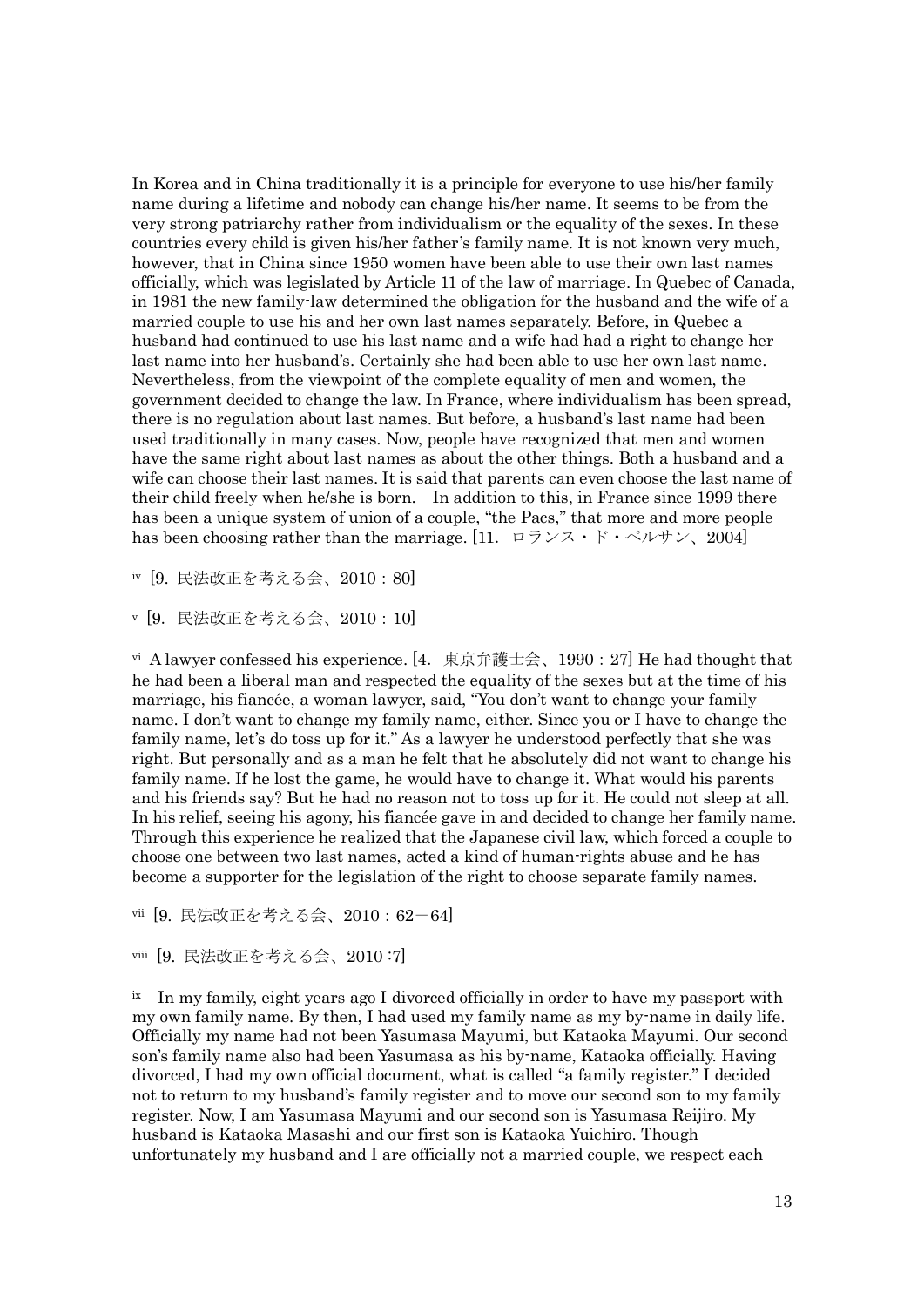other. We love our children. Our case is unusual in Japan, but not isolated. There are many cases all over Japan. [4.東京弁護士会、1990:7-9], etc.

By the way, because of having different last names, are our sons unhappy? Our second son said one day: "In my friend, Tanaka-kun' s family, his brother is Tanaka, too. It is interesting, isn't it? In my family, I am Yasumasa and my brother is Kataoka. It depends upon families, doesn't it?" He was then about 7 years old. Being sociable, he has had a lot of friends. Different from his brother, my first son has been quiet and a little nervous. When he was a high school student, he lost his only one friend, who quit school. My son was so shocked that he would not go to school. He was completely depressed. I was afraid that his problem had been caused by my unusual way of living. I asked him if the different family name from his brother made him unhappy. He said; "What a strange question you are asking, Mom! Since the beginning I am Kataoka, which I like very much. Maybe Reijiro also likes his family name, Yasumasa, very much, I think." It occurred to me that I would take him abroad to release him from depression. I had to prepare my passport, so I divorced then in order to have my own family name written in it.

<sup>x</sup> In France, it has not been prohibited. In Denmark, by Clause 2, Article 1 of the law of a person's name, a couple having chosen separate family names are permitted legally to give each of their last names to each child. In Quebec, Canada, by Cause 1, Article 56 of the civil law, parents have a choice to name their child either with the father's last name, the mother's last name or the combined last name of the parents. [4.東京弁護士、1990: 186] As for in Germany, in 1993 there was considerable disagreement on how to regulate children's last names. In the end, Germany legislated that every child born in a family should consistently have the same last name from either the father or from the mother. [5. 富田哲、1998:245]

xi [13. 八木秀次 宮崎哲也、1996]

 $\overline{a}$ 

xii [12.日本弁護士連合会、2011:35]

xiii To Aasahi Shinbun I contributed my opinion, which appeared in March 21, 2010, under the title of "the change of the civil law; objection against the unity of children's last names."

### 民法改正 子の姓統一に反対

塾講師 安政真弓(兵庫県姫路市 48)

結婚後も夫婦がそれぞれの姓を名乗り続けることができる「選択的夫婦別姓制度」。その 導入を目指す民法改正案は今国会の焦点の一つだが、子供の姓は夫か妻のどちらかに統-する、というこの改正案に私は反対だ。

私は「安政」という姓がとても好きだ。結婚した時に戸籍上は夫の姓「片岡」になった が、日常生活では「安政」を通称使用してきた。長男は夫の姓を、次男は通称として私の 姓を名乗ってきた。私は息子の一人には「安政」を受け継がせたかったのだ。

次男の通称は学校や病院など多くで受け入れてもらったが、経緯を説明するのはいつも 大変だった。夫婦別姓制度は実現しないし、ついに数年前、私たち夫婦は「ペーパー離婚」 し、新しく作った私の戸籍に次男を移した。

ずっと4人暮らしで生活に変化はない。夫婦別姓が法制化されれば、すぐにまた婚姻届 を出すつもりだ。ただ改正案通りに成立すれば、長男と次男の姓が異なる我が家はどうし たらいいのだろう。

子の姓は、出生届を出す時に父母どちらの姓でも選べるようにするのが最善と私は考え